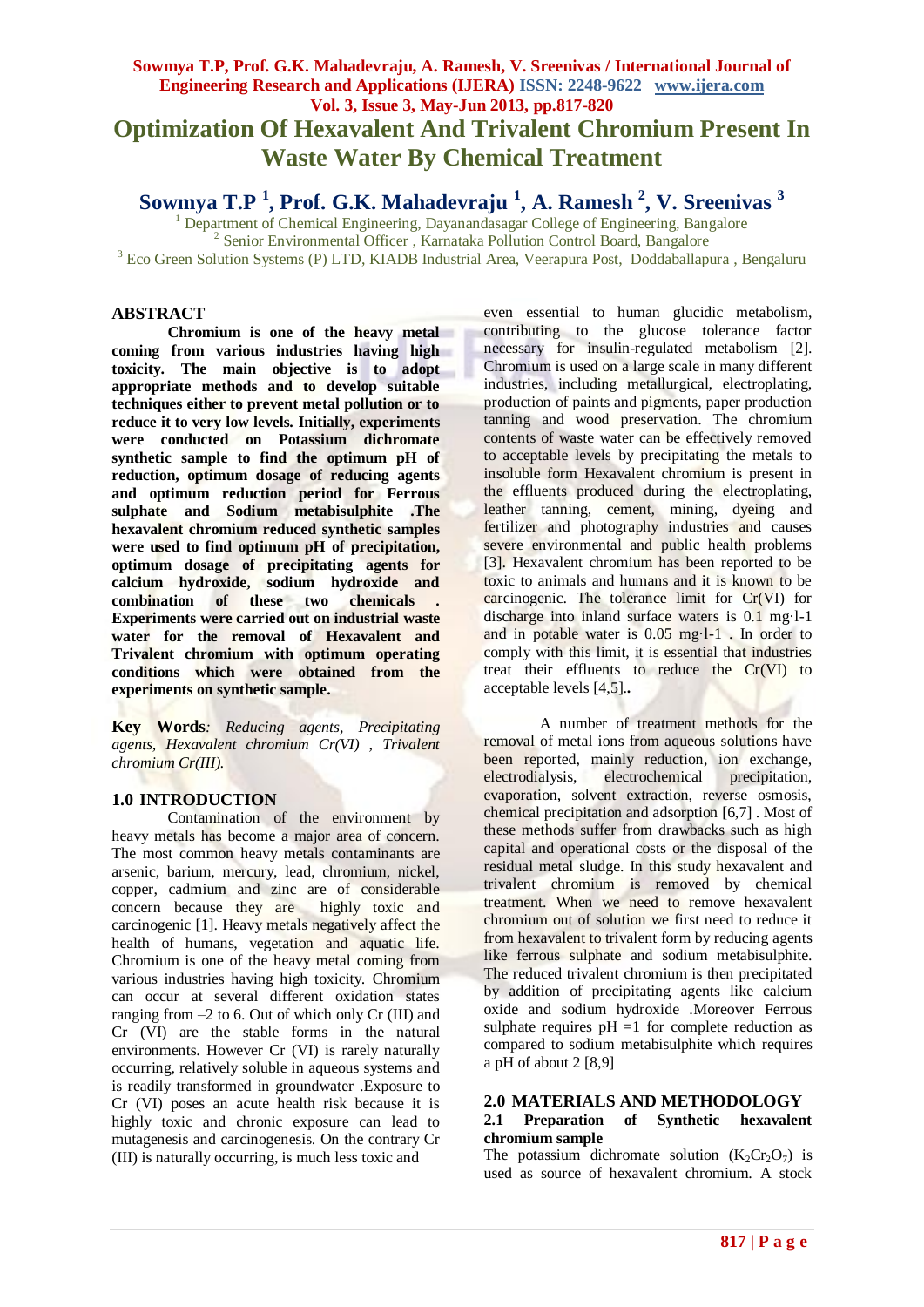## **Sowmya T.P, Prof. G.K. Mahadevraju, A. Ramesh, V. Sreenivas / International Journal of Engineering Research and Applications (IJERA) ISSN: 2248-9622 www.ijera.com Vol. 3, Issue 3, May-Jun 2013, pp.817-820**

solution of potassium dichromate of concentration 100 mg/l is prepared by dissolving 0.283 g of potassium dichromate in 1000 ml demineralised water in a standard volumetric flask. The solution is diluted to obtain standard solutions containing 10 mg/l of Cr (VI). Initial pH of the synthetic sample is determined by using pH meter.

#### **2.2 Analysis of Hexavalent Chromium**

The concentration of the hexavalent chromium ions in the sample is determined spectrophotometrically by developing a red- violet colour with 1,5-Diphenylcarbohydrazide in acidic condition solution as a complexing agent. Hexavalent chromium is determined by the 1,5- Diphenylcarbohydrazide method. This 1,5- Diphenylcarbohydrazide, reacts to give a purple colour when hexavalent chromium is present. The hexavalent chromium then reacts with 1,5 diphenylcarbazide to form 1,5 diphenylcarbazone.Test results are measured at 540 nm [10].

#### **2.2 Analysis Total Chromium**

Atomic absorption spectrophotometer of version A-400 was used to measure the total chromium concentration. In AAS fuel used was acetylene  $C_2H_2$  and the oxidant used was Nitrous oxide. Calibration of AAS was done according to the equipment manual using certified standards and the analysis of calibrated standards was attained to ensure the accuracy of results.

### **3. RESULT AND DISCUSSION**

### **3.1 Optimum time, Optimum pH and Optimum dosage for hexavalent chromium reduction Cr(VI) from synthetic sample**

Experiments were conducted to study the effect of Reduction time on the reduction of Chromium against various doses of reducing agents like Ferrous Sulphate and Sodium metabisulphite.



**Fig. 1 : Effect of ferrous sulphate dose and pH on Reduction of Cr(VI).**



### **Fig. 2 : Effect of sodium metabisulphite dose and pH on Reduction of Cr(VI).**

Jar test method has been used to determine the effect of each parameter. 500 ml of synthetic sample is taken in four different beakers. First ferrous sulphate was added to each beaker in increments to determine optimum dosage , optimum pH and reduction time. After reduction process, the sample was analysed to know hexavalent chromium concentration .Similarly, reduction was carried for sodium metabisulphite. Ferrous Sulphate it was seen that for a dose varying from 200 to 400 mg/l, the change in % reduction Cr (VI) was rapid in first 30 min and then it tapers towards the end. Same was observed for Sodium metabisulphite corresponding to the dose of 20 to 100 mg/1. In case of Ferrous Sulphate the reduction process is slow between 60 to 75 min. Therefore 75 min was regarded as the Optimum Reduction period for comparison between various doses of Ferrous sulphate. Similarly for Sodium metabisulphite 50 min should be regarded as the Optimum Reduction period.

As from **Fig .1**, it can be seen that the reduction of 52.33 % can be obtained corresponding to a dose of 600 mg/1. When the dose was increased to 800 and 1000 mg/l, % reduction of only 54.30 and 55.50 % respectively were obtained. This shows that % reduction depends upon the concentration of hexavalent chromium Cr (VI) remaining in the solution.

Secondly Sodium metabisulphite dose was varied from 20 mg/1. From **Fig. 2** we can make out that as compared to Ferrous Sulphate, % reduction obtained by using sodium metabisulphite was more. It increased from 65.0 % , 70.36 % to 72.0 % as the dose increased from 40 , 60 to 80 mg/1 resp.

Moreover the reduction process of Sodium metabisulphite completes within 50 mins while that of Ferrous sulphate takes 75 mins for completion. Merely increasing the dose beyond a certain limit is of no use. Hence it is better to go for pH adjustment. So the pH was adjusted and its effect on % reduction was observed. In the case of Ferrous sulphate % reduction increased from 55.5 % to 100 % for the dose 1000 mg/l corresponding to pH value from 2.4 to 1.0 respectively. From **Fig. 2** we can see that using Sodium metabisulphite 100% reduction can be obtained at a dose of 100 mg/l for pH value 2.0 after only 50 mins of reduction time.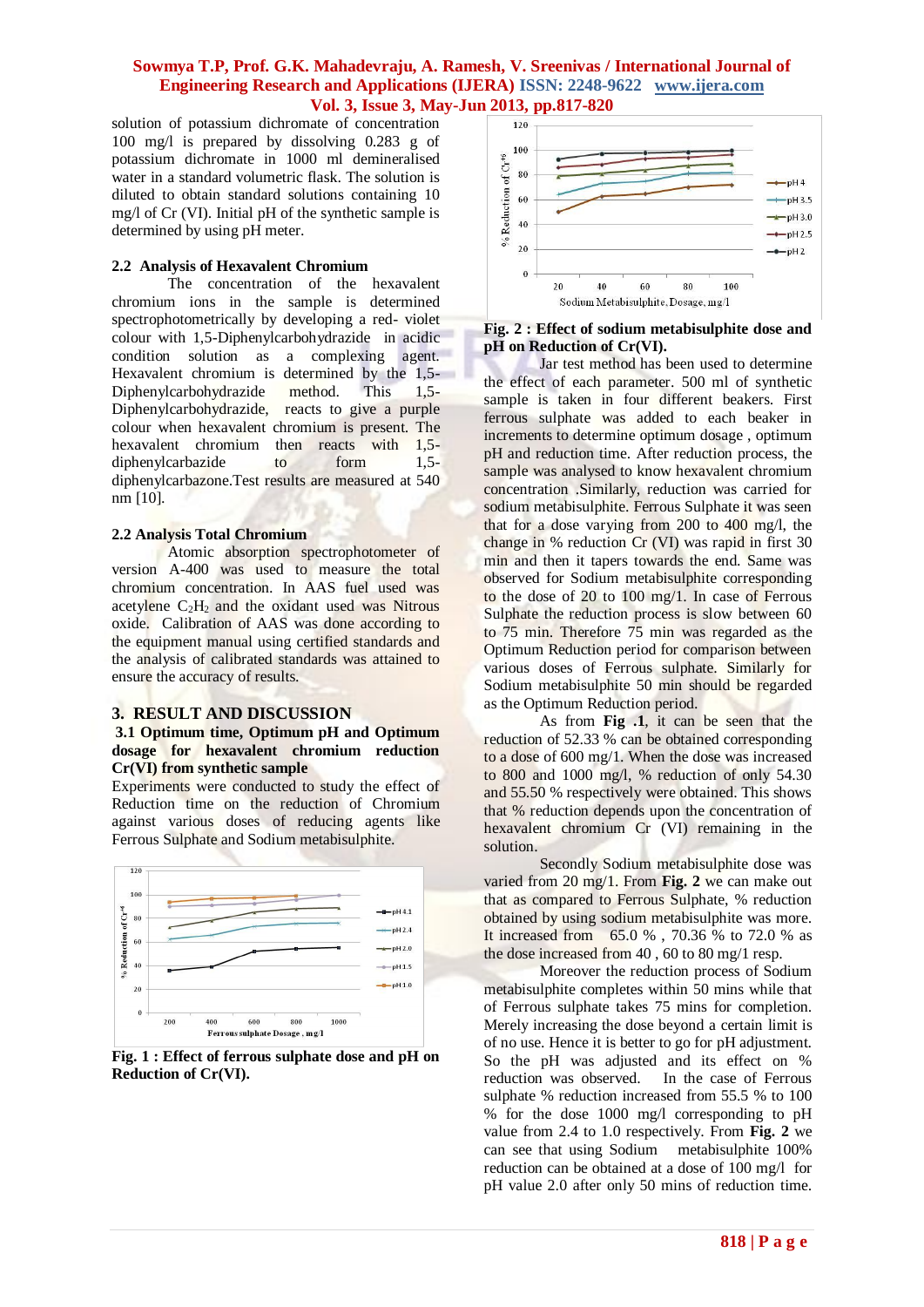## **Sowmya T.P, Prof. G.K. Mahadevraju, A. Ramesh, V. Sreenivas / International Journal of Engineering Research and Applications (IJERA) ISSN: 2248-9622 www.ijera.com Vol. 3, Issue 3, May-Jun 2013, pp.817-820**

This % reduction was faster than that obtained using Ferrous sulphate. One more point to be noted is that the reduction process is over after 50 mins compared to 75 mins for Ferrous sulphate. Thus 50 min as the Optimum Reduction time for Sodium metabisulphite.

#### **3.1.1 Precipitation of Cr (III)**

After the complete reduction of hexavalent chromium the precipitating agents viz., calcium hydroxide  $Ca(OH)_{2}$ , Sodium hydroxide (NaOH) and combination of Calcium hydroxide and Sodium hydroxide were added to each sample separately of varying dosage. In order to mix the solution, sample were taken to jar apparatus and samples were mixed for 20 mins with speed of 60 rpm. The precipitate formed was allowed to settle completely. Supernatant was withdrawn from the beaker and analysed for hexavalent chromium and total chromium. The mathematical subtraction of total chromium and hexavalent chromium gives trivalent chromium value. The experimental results for trivalent chromium removal using combination of  $Ca(OH)<sub>2</sub>$  and NaOH are shown in Fig 3 and Fig 4



**Fig. 3: Volume of sludge produced per litre**  under various pH conditions for  $Ca(OH)$ <sup>2</sup> + **NaOH ( Synthetic sample reduced by FeSO4 )**



**Fig. 4 : Volume of sludge produced per litre under various pH conditions for Ca(OH)2+NaOH (** Synthetic sample reduced by  $\text{Na}_2\text{S}_2\text{O}_5$ )

From the results of synthetic sample, the best optimum operating conditions for different precipitating agents are shown in Table 1 and Table  $\mathcal{D}$ 

**Table. 1 : Results of various precipitating agents in removal of Cr(III) in synthetic sample, (FeSO<sup>4</sup> is used as a reducing agent , Cr(III) after reduction = 10 mg/l)**

| <b>Precip-</b><br>itating<br>agents<br>of<br>optimum<br>dosage | Optim-<br>ized<br>pH<br>of<br>precip-<br>itation | Volume<br>of<br>sludge<br>gener<br>ated,<br>ml/l | After<br>precip-<br>itation<br>process,<br>Cr(III)<br>mg/l | $%$ rem<br>oval<br>of<br>Cr(III) |
|----------------------------------------------------------------|--------------------------------------------------|--------------------------------------------------|------------------------------------------------------------|----------------------------------|
| Ca(OH) <sub>2</sub><br>$30 \text{ mg}/l$                       | 11.5                                             | 16.6                                             | 0.515                                                      | 94.8                             |
| NaOH,<br>$40$ mg/l                                             | 9.6                                              | 25.6                                             | 0.254                                                      | 97.5                             |
| $Ca(OH)2 +$<br>NaOH, 30<br>mg/1                                | 10.2                                             | 5.8                                              | 0.016                                                      | 99.8                             |

**Table. 2 : Results of various precipitating agents in removal of Cr(III) in synthetic sample,**   $(Na_2S_2O_5)$  is used as a reducing agent **, Cr(III) after reduction = 10 mg/l)**

| Precip-<br>itating<br>agents of<br>optimum<br>dosage | Optim-<br>ized<br>рH<br>of<br>precip-<br>itation | <b>Volume</b><br>of<br>sludge<br>generated,<br>ml/l | <b>After</b><br>precip-<br>itation<br>process,<br>Cr(III)<br>mg/l | $%$ rem<br>oval of<br>Cr(III) |
|------------------------------------------------------|--------------------------------------------------|-----------------------------------------------------|-------------------------------------------------------------------|-------------------------------|
| $Ca(OH)2$ ,<br>$40 \text{ mg}/1$                     | 11.2                                             | 10.1                                                | 0.64                                                              | 93.6                          |
| NaOH.<br>$30 \text{ mg}/l$                           | 9.2                                              | 18.4                                                | 0.05                                                              | 95                            |
| $Ca(OH)2 +$<br>NaOH, 30<br>mg/1                      | 9.8                                              | 3.0                                                 | 0.00                                                              | 100                           |

From **Table 1**, NaOH produces large volume of sludge because sludge produced by NaOH is gelatinous in nature whereas sludge produced by  $Ca(OH)$ <sub>2</sub> is dense in nature. Combination of  $Ca(OH)_{2}+NaOH$  of dosage 30 mg/l shows 99.8 % removal efficiency. From **Table 2** , combination of  $Ca(OH)_{2}+NaOH$  produced less volume of sludge with higher 100 % removal of Cr(III). The optimum pH for ( $Ca(OH)<sub>2</sub>+NaOH$ ) is lesser than that obtained from using  $Ca(OH)_2$  and NaOH. Hence the combination (  $Ca(OH)_2 + NaOH$ ) is considered the best precipitating agent in precipitation Cr(III).

The industrial waste water showed hexavalent chromium concentration of 26 mg/l, it was diluted to obtain concentration of Cr(VI) in the range of 10 mg/l. The diluted industrial waste water is treated with optimum dosage Ferrous sulphate and Sodium metabisulphite individually to convert Cr(VI) to Cr(III) and resulted partially treated waste water is subjected to precipitation process using previously used chemicals.